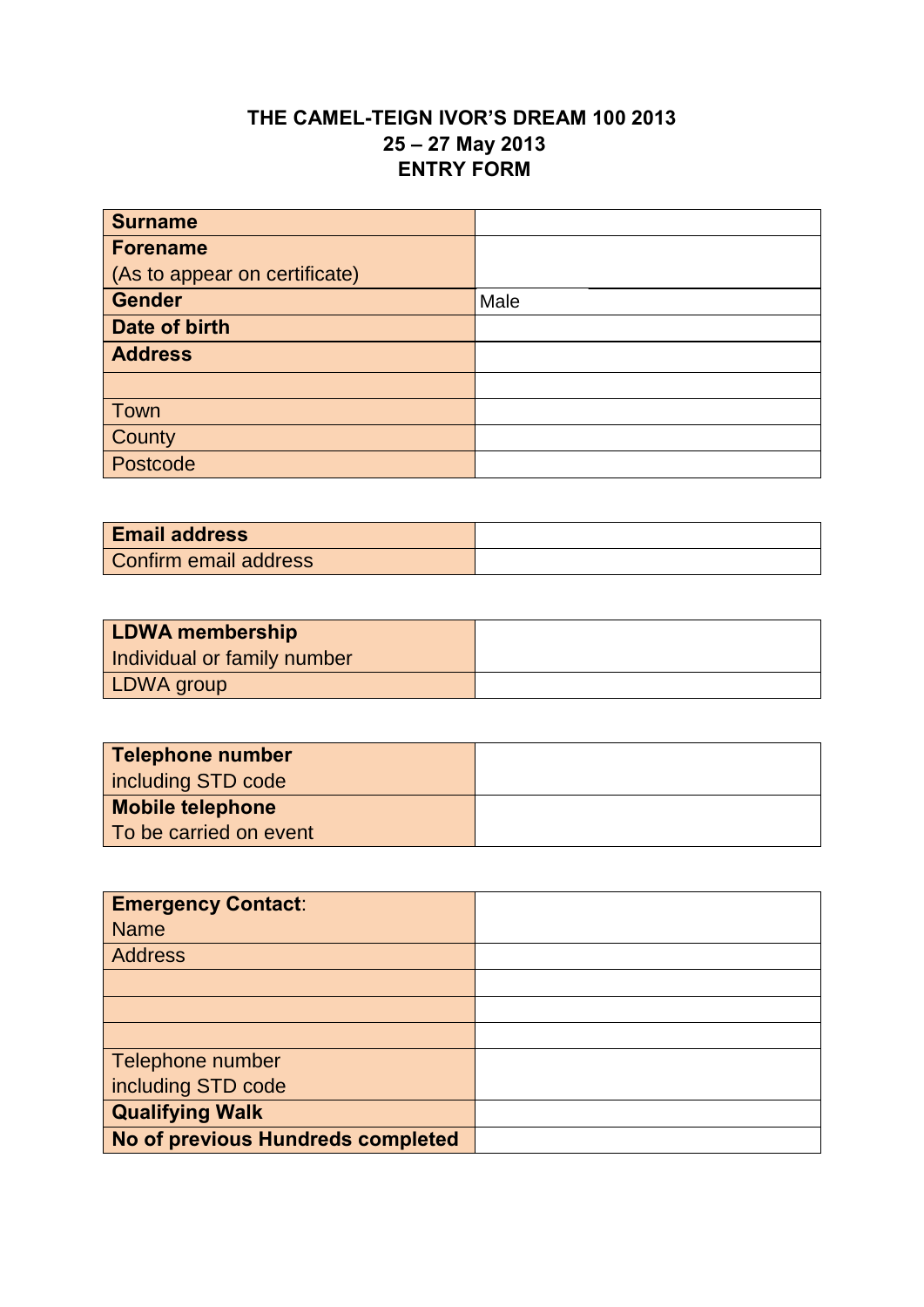| Vegetarian meal required at the finish                                                                               | Yes |
|----------------------------------------------------------------------------------------------------------------------|-----|
| Please indicate if you require transport from<br>Teignmouth to the start at Wadebridge (£8<br>per person)            | Yes |
| Please indicate if you require car parking for<br>the duration of the event at Teignmouth<br><b>Community School</b> | Yes |
| Please indicate if you require your End<br>luggage to be transported from Wadebridge<br>to Teignmouth                | Yes |

| Teignmouth to the start at Wadebridge (£8<br>per person)                                                                                                                                                                                                   | Yes                    |
|------------------------------------------------------------------------------------------------------------------------------------------------------------------------------------------------------------------------------------------------------------|------------------------|
| Please indicate if you require car parking for<br>the duration of the event at Teignmouth<br><b>Community School</b>                                                                                                                                       | Yes                    |
| Please indicate if you require your End<br>luggage to be transported from Wadebridge<br>to Teignmouth                                                                                                                                                      | Yes                    |
|                                                                                                                                                                                                                                                            |                        |
| Assuming there is sufficient demand we<br>hope to commission special maps covering<br>the route at a cost of approx. £10.<br>The route will be printed on one double sided<br>folded map (1189mm x 841mm) at 1:25,000<br>scale on Ordnance Survey mapping. | Yes I would like a map |
| Please indicate if you would be interested,<br>together with number of maps required                                                                                                                                                                       | $\overline{0}$         |
| Would you be interested in a DVD of the<br>event at a nominal cost?                                                                                                                                                                                        | Yes I would like a DVD |
| Please indicate how many copies you would<br>like.                                                                                                                                                                                                         | 0                      |
| In the event of a Ballot, do you wish your<br>entry to be included or excluded with<br>another entrant?                                                                                                                                                    | Yes                    |
| If so then please give entrant name and<br>number                                                                                                                                                                                                          |                        |

| <b>Route description.</b><br>The route description will be available for download.<br>If you require a paper copy of the route description to be sent to<br>you, tick the box. Please supply an A4 self-addressed<br>envelope. Postage will be covered by the entry fee. |  |
|--------------------------------------------------------------------------------------------------------------------------------------------------------------------------------------------------------------------------------------------------------------------------|--|
|                                                                                                                                                                                                                                                                          |  |
|                                                                                                                                                                                                                                                                          |  |
|                                                                                                                                                                                                                                                                          |  |